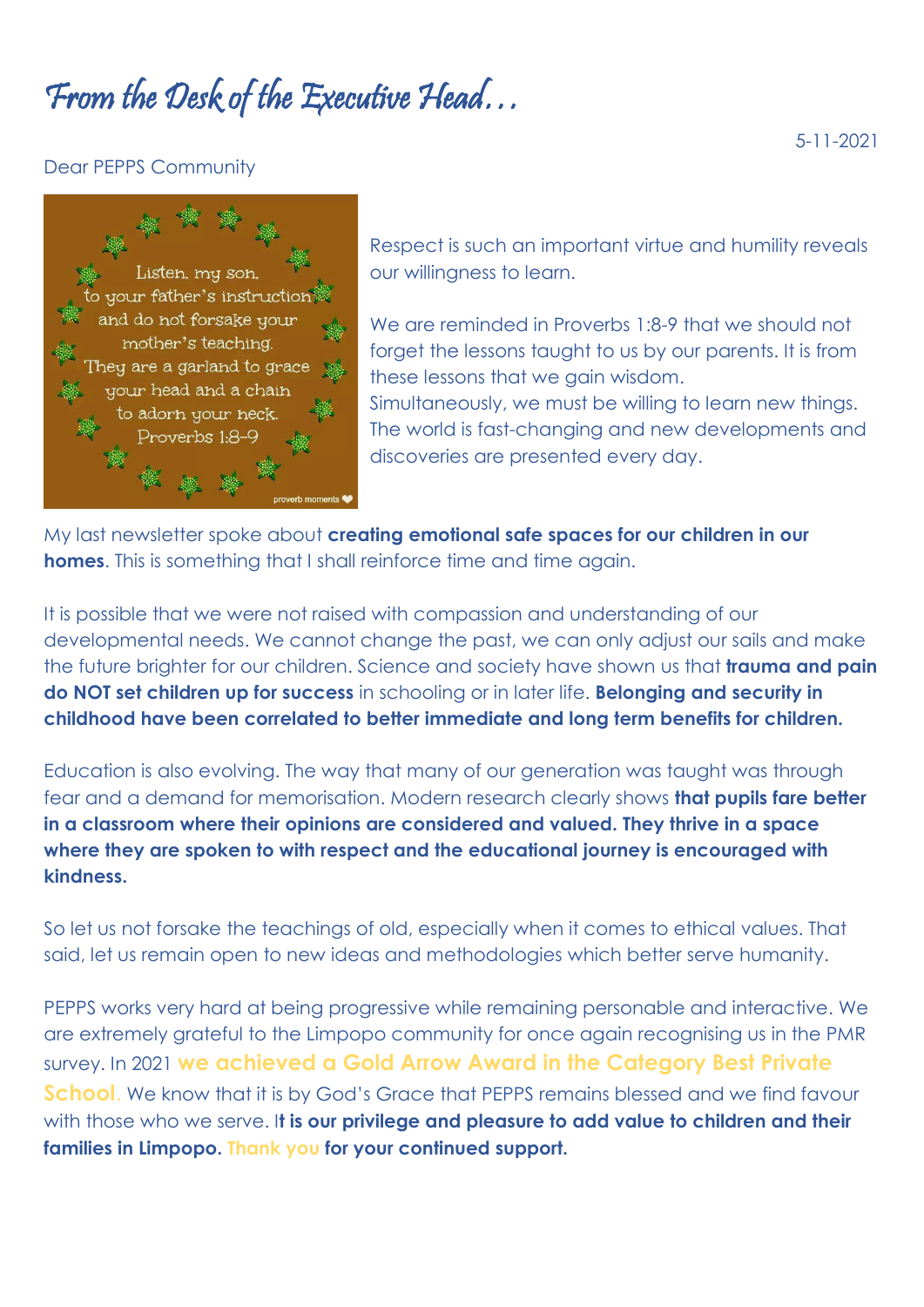

Over the last week, I attended an online Well-being Conference hosted by TecMilenio University in Mexico. The speakers were all authorities in their fields and many were published authors. The clear, well-researched truth is that **well-being is achieved through conscious endeavour.** We have to work at it. Interestingly, **gratitude improves well-being** and the **materialism of our modern world creates stress and compromises immunity**.

It was also, once again clear, that our children need to be in an **emotionally regulated environment, and experience love around them, to optimally thrive**. I have written at length on these subjects and it is interesting to see that scientific study after scientific study reinforces this truth.

**Ultimately, we all want to see our children happy.** We send them to school hoping that they will be well-educated and realise academic success. This academic success will be the platform from which they will be empowered to further their education and go on to live full, happy and meaningful lives in which they **contribute effectively to the betterment of society.**

## **If we wish to optimise learning, we need to prioritise sleep in our homes.**



"If we all slept enough? ...our healthcare burden would plummet, we would have better mental health and fewer suicides... our business would be more productive, global economies would be healthier, our roads would be safer and our children would be smarter.... sleep is the very best health insurance policy you could ever wish for."

- Matthew Walker PhD - **NIGLUIT W VAIKEI** FILD<br>Professor of Neuroscience & Founder and Director of the Center<br>for Human Sleep Science, University of California, Berkeley

Interviewed by Vikas Shah MBE, @MrVikas<br>https://thoughteconomics.com

Dr Matthew Walker has written a book called '*Why We Sleep*' which is an enlightening treasure trove of information about the benefits of sleep and how modernity works against effective sleep.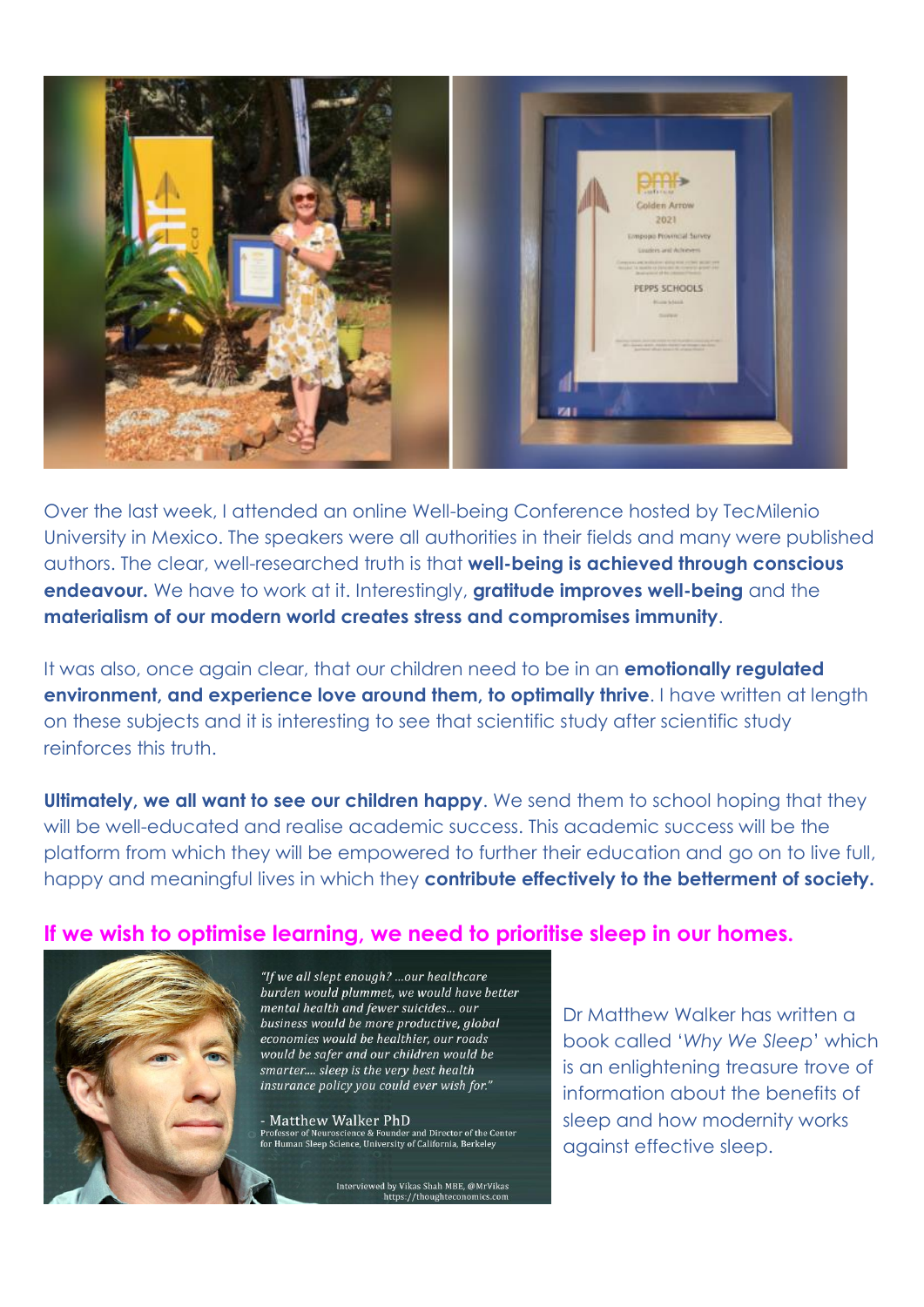Below is a link to a Google Talk interview with Matthew Walker. It is nearly an hour long, but incredibly interesting. [https://youtu.be/c1yGw\\_hfEfk](https://youtu.be/c1yGw_hfEfk)

Although there are dozens of benefits of good sleep and many significant problems that result from poor sleep, **I am going to focus on sleep's role in learning.**

In our hustle-bustle modern world, we have glorified over-working and we have diminished the importance of sleep. People who sleep a lot are often considered lazy or weak. People proudly declare that they can get by on 5-6 hours of sleep per night and staying up all night to study is seen as a metaphorical badge-of-honour among senior pupils in the College.

**These patterns are destructive to learning in the extreme.** 

- **In order to effectively learn (place information permanently into our brains) our brain has to be well-rested.**
- **In order to save information in our brain (memorise information), we have to sleep for long enough to process all of the information presented during the day.**
- **Finally, in order to retrieve information from our brains (write a test or exam), we have to be fully alert.**



## **The above needs are only met if we**

<https://rablogspot.com/sleep-and-learning/>

**sleep well. Our children have to sleep well in order to learn optimally.**



Setting up bedtime routines in our homes to allow 3-6-year-olds about 10 hours of sleep, 7-12-year-olds about 9 hours of sleep, and 13-19-year-olds around 8 hours of sleep, is essential. Some children need a little more sleep than this. Almost no children need less sleep than this. As the adults in the house, we have to quide the children towards this goal.

If sleep is to be optimised, **caffeine** (coke, energy drinks, tea and coffee) **should not be consumed after lunchtime, if at all**.

Also, **screens should be removed 1-2 hours before sleep or set to night mode**. Blue light hinders sleep.